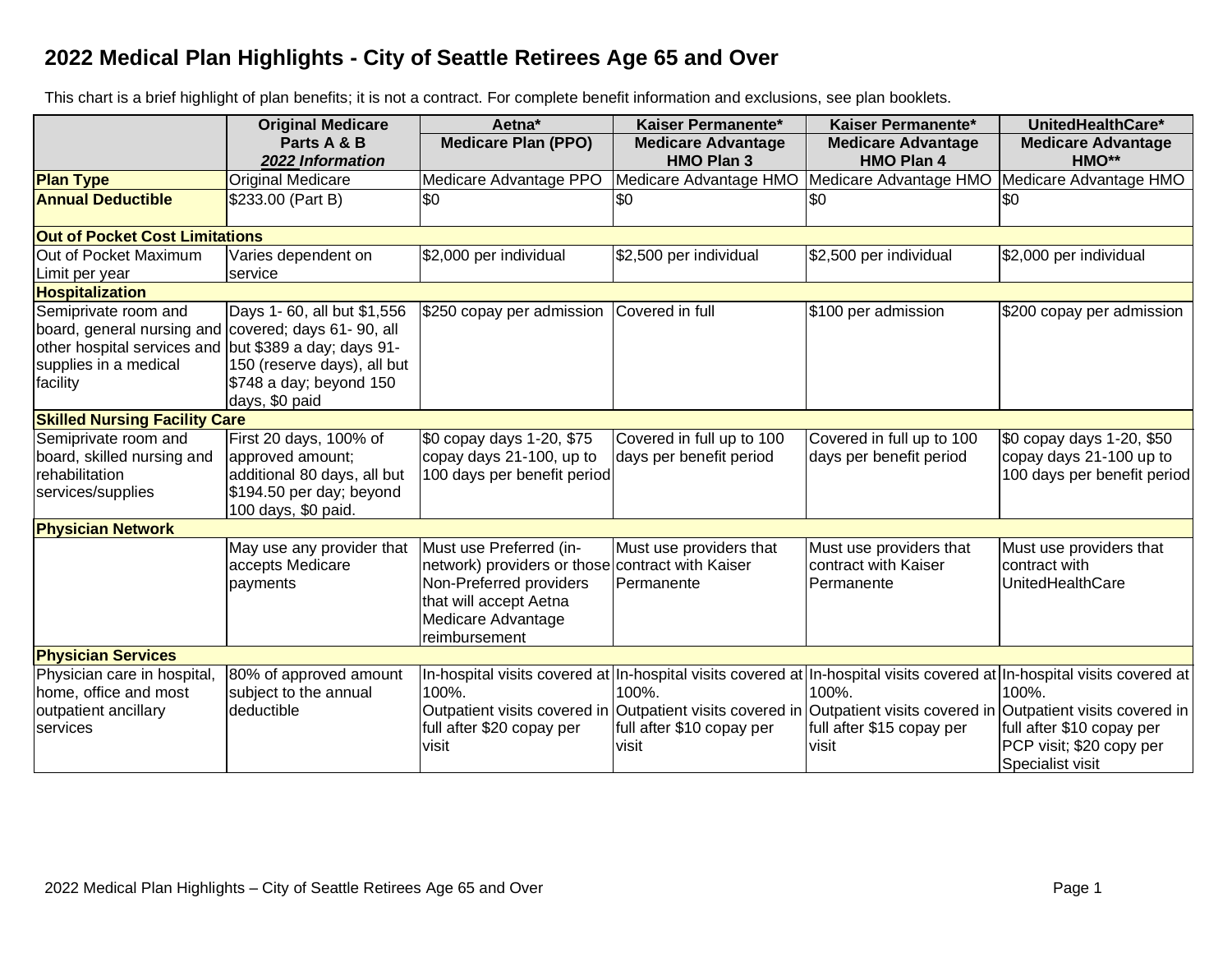|                                               | <b>Original Medicare</b>                       | Aetna*                        | Kaiser Permanente *                               | Kaiser Permanente*         | UnitedHealthCare*           |  |
|-----------------------------------------------|------------------------------------------------|-------------------------------|---------------------------------------------------|----------------------------|-----------------------------|--|
|                                               | Parts A & B                                    | <b>Medicare Plan (PPO)</b>    | <b>Medicare Advantage</b>                         | <b>Medicare Advantage</b>  | <b>Medicare Advantage</b>   |  |
|                                               | 2022 Information                               |                               | <b>HMO Plan 3</b>                                 | <b>HMO Plan 4</b>          | HMO**                       |  |
| <b>Well Care</b>                              |                                                |                               |                                                   |                            |                             |  |
| <b>Routine Physical Exams</b>                 | One time only, within the                      | One exam every 12             | One annual exam covered   One annual exam covered |                            | One annual exam covered     |  |
|                                               | first 6 months of enrolling                    | months covered in full        | in full                                           | in full                    | in full                     |  |
|                                               | in Part B; covers 80% of                       | includes Colorectal           |                                                   |                            |                             |  |
|                                               | the approved amount after Cancer Screening and |                               |                                                   |                            |                             |  |
|                                               | the deductible                                 | <b>Bone Mass Measurement)</b> |                                                   |                            |                             |  |
| Routine Mammography                           | 80% of the approved                            |                               |                                                   |                            |                             |  |
|                                               | amount                                         |                               |                                                   |                            |                             |  |
| <b>Routine Pap Smears</b>                     | 80% of the approved                            |                               |                                                   |                            |                             |  |
|                                               | amount                                         |                               |                                                   |                            |                             |  |
| <b>Other Wellness Services</b>                | Smoking cessation, cancer                      |                               |                                                   |                            |                             |  |
|                                               | screening                                      |                               |                                                   |                            |                             |  |
|                                               |                                                |                               |                                                   |                            |                             |  |
|                                               | 80% of the approved                            |                               |                                                   |                            |                             |  |
|                                               | amount                                         |                               |                                                   |                            |                             |  |
| Inpatient and Outpatient                      | Inpatient: Same deductible                     |                               |                                                   |                            |                             |  |
|                                               | & co-payments as shown                         |                               |                                                   |                            |                             |  |
|                                               | under Hospitalization.                         |                               |                                                   |                            |                             |  |
|                                               | Outpatient: 50% of                             |                               |                                                   |                            |                             |  |
|                                               | approved amount for most                       |                               |                                                   |                            |                             |  |
|                                               | services, subject to the                       |                               |                                                   |                            |                             |  |
|                                               | annual deductible                              |                               |                                                   |                            |                             |  |
| <b>Home Health Care</b>                       |                                                |                               |                                                   |                            |                             |  |
| Part-time or intermittent                     | 100% of approved amount Covered in full        |                               | Covered in full                                   | Covered in full            | Covered in full             |  |
| skilled care or home health for most services |                                                |                               |                                                   |                            |                             |  |
| aide services                                 |                                                |                               |                                                   |                            |                             |  |
| Durable medical                               | Coverage varies                                | 20% coinsurance               | Covered in full                                   | 20% coinsurance            | 20% coinsurance             |  |
| equipment/ supplies                           | depending on service                           |                               |                                                   |                            | Diabetes Monitoring         |  |
|                                               |                                                |                               |                                                   |                            | Supplies - Covered in full. |  |
| <b>Emergency Medical Care</b>                 |                                                |                               |                                                   |                            |                             |  |
|                                               |                                                | Urgent Care: \$20 copay       | Urgent Care: \$10 copay                           | Urgent Care: \$15 copay    | Urgent Care: \$35 copay     |  |
|                                               |                                                | Emergency Room: \$90          | Emergency Room: \$75                              | Emergency Room: \$75       | Emergency Room: \$50        |  |
|                                               |                                                | copay***                      | copay***                                          | copay***                   | copay***                    |  |
|                                               |                                                | Ambulance: \$20 copay         | Ambulance: \$0 - \$150                            | Ambulance: \$0 - \$150     | Ambulance: \$50 copay       |  |
|                                               |                                                |                               | copay                                             | copay                      |                             |  |
|                                               | <b>Original Medicare</b>                       | Aetna*                        | Kaiser Permanente *                               | Kaiser Permanente*         | UnitedHealthCare*           |  |
| <b>Rehabilitation</b>                         |                                                |                               |                                                   |                            |                             |  |
| Speech, Physical and                          | 80% for inpatient and                          | Inpatient: 100% after \$250   | Inpatient: 100%                                   | Inpatient: \$100 copay     | Inpatient: 100% after \$200 |  |
| <b>Occupational Therapy</b>                   | outpatient services                            | copay per admission           | Outpatient: \$10 copay per                        | Outpatient: \$15 copay per | copay per admission         |  |
|                                               |                                                | Outpatient: \$20 copay        | visit.                                            | visit.                     | Outpatient: \$25 copay      |  |
|                                               |                                                | per visit                     |                                                   |                            | per visit                   |  |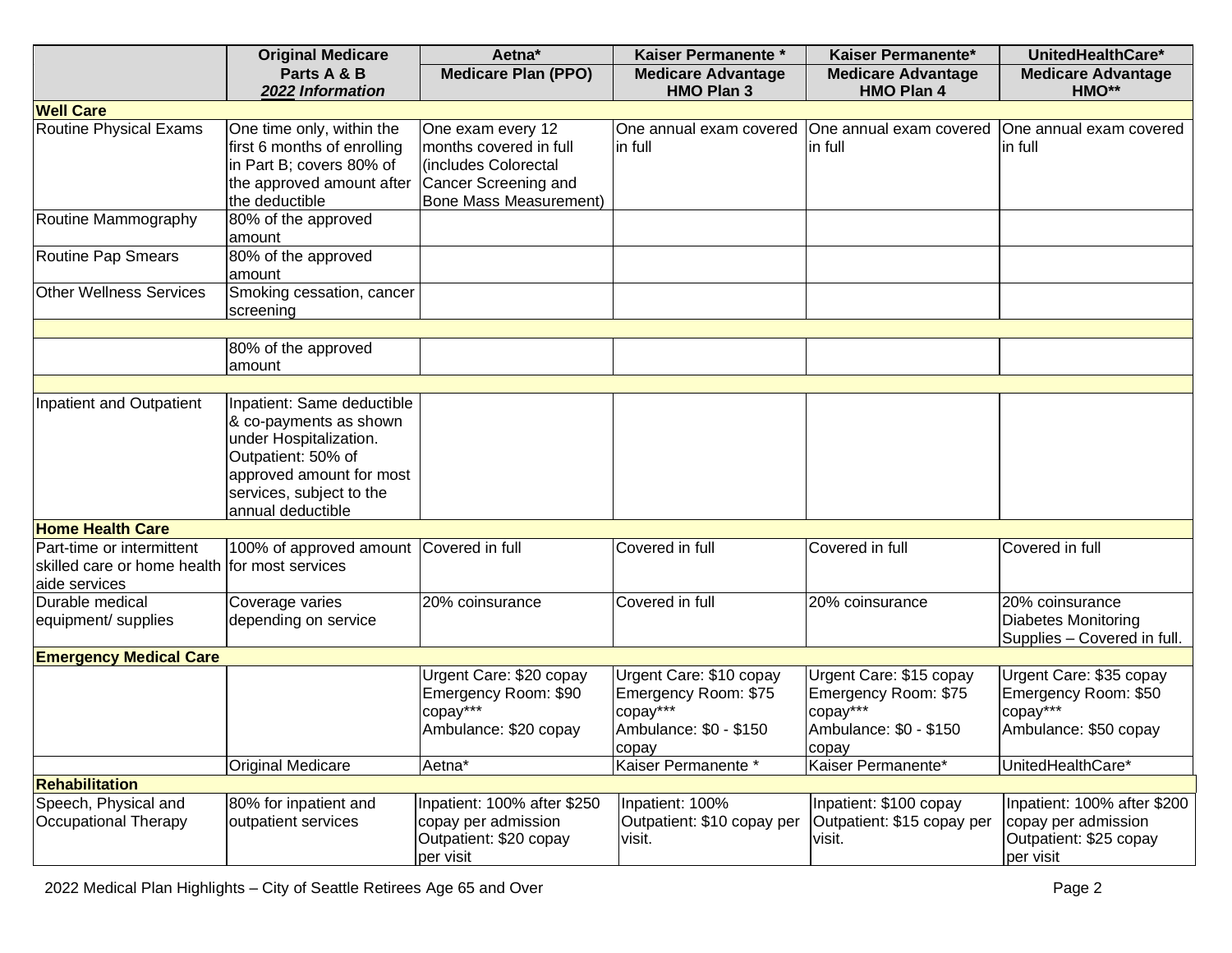|                           | <b>Original Medicare</b>                         | Aetna*                                                   | Kaiser Permanente *                                | Kaiser Permanente*                                       | UnitedHealthCare*                                      |
|---------------------------|--------------------------------------------------|----------------------------------------------------------|----------------------------------------------------|----------------------------------------------------------|--------------------------------------------------------|
|                           | Parts A & B                                      | <b>Medicare Plan (PPO)</b>                               | <b>Medicare Advantage</b>                          | <b>Medicare Advantage</b>                                | <b>Medicare Advantage</b>                              |
|                           | 2022 Information                                 |                                                          | <b>HMO Plan 3</b>                                  | <b>HMO Plan 4</b>                                        | HMO**                                                  |
| <b>Prescription Drugs</b> |                                                  |                                                          |                                                    |                                                          |                                                        |
|                           | Retiree selects a                                | <b>Initial Coverage Period:</b>                          | Retiree copays for 30-day                          | Retiree copays for 30-day                                | <b>Initial Coverage Period:</b>                        |
|                           | prescription Part D plan                         | Retiree copays for 1 month                               | supply purchased at a                              | supply purchased at a                                    | Retiree copays for 1 month                             |
|                           | from a vendor and pays a                         | retail/3 months mail order:                              | <b>KPWA</b> facility:                              | <b>KPWA</b> facility:                                    | retail/3 months mail order:                            |
|                           | premium for the plan<br>selected; for more info, | <b>Preferred Generic:</b>                                | Preferred Generic: \$3                             | <b>Preferred Generic: \$3</b>                            | <b>Preferred Generic:</b>                              |
|                           | visit www.medicare.gov on                        | \$5/\$12.50                                              | Generic: \$7                                       | Generic: \$7                                             | \$4/\$8                                                |
|                           | the web or call 1-800-                           | Generic: \$20/\$50                                       | Preferred Brand: \$40                              |                                                          | Preferred Brand:                                       |
|                           | MEDICARE (1-800-633-                             | Preferred Brand:                                         | Non-preferred Brand: \$90                          | Preferred Brand: \$40                                    | \$28/\$74                                              |
|                           | 4227), TTY users should                          | \$40/\$100                                               | Specialty: \$150                                   | Nonpreferred Brand: \$90                                 | Non-Preferred Brand:                                   |
|                           | call 1-877-486-2048                              | Non-Preferred Drug:                                      |                                                    | Specialty: \$150                                         | \$58/\$164                                             |
|                           |                                                  | \$65/\$162.50                                            | Mail Order: 90-day supply                          | Mail Order: 90-day supply                                | Pref Specialty:                                        |
|                           |                                                  | Specialty: 25% (1 month                                  | through KPWA mail order                            | through KPWA mail order                                  | 33%/33%                                                |
|                           |                                                  | supply only)                                             | pharmacy (2x retail).                              | pharmacy (2x retail).                                    |                                                        |
|                           |                                                  |                                                          |                                                    |                                                          | Gap: After retiree and plan                            |
|                           |                                                  | Gap: After retiree and plan<br>spend \$4,430 (in Initial | Mail order: Preferred                              | Mail order: Preferred                                    | spend \$4,430 (in Initial<br>Coverage Period), retiree |
|                           |                                                  | Coverage Period) retiree                                 | generics through KPWA<br>mail order pharmacy 31-90 | generics through KPWA                                    | pays:                                                  |
|                           |                                                  | pays:                                                    | supply, \$0                                        | mail order pharmacy 31-90                                |                                                        |
|                           |                                                  | Preferred Generic:                                       |                                                    | supply, \$0                                              | Generic: 37%                                           |
|                           |                                                  | \$5/\$12.50                                              | Gap: After retiree and plan                        | <b>Gap:</b> After retiree and plan                       | coinsurance                                            |
|                           |                                                  | Generic: \$20/\$50                                       | spend \$4,430 (in Initial                          | spend \$4,430 (in Initial                                | Brand: 25% coinsurance                                 |
|                           |                                                  | Preferred Brand:                                         | Coverage Period), retiree                          | Coverage Period), retiree                                |                                                        |
|                           |                                                  | 25%/25%                                                  | pays the same copays                               | pays the same copays                                     | <b>Catastrophic: Once</b>                              |
|                           |                                                  | Non-Preferred Drug:<br>25%/25%                           | listed above during the                            | listed above during the                                  | \$7,050 in true out-of-<br>pocket costs is reached,    |
|                           |                                                  | Specialty: 25% (1 month                                  | initial coverage stage.                            | initial coverage stage.                                  | retiree pays the greater of:                           |
|                           |                                                  | supply only)                                             | <b>Catastrophic: Once</b>                          |                                                          | \$3.95 or 5% for Generic                               |
|                           |                                                  |                                                          | \$7,050 in true out-of-                            | <b>Catastrophic: Once</b>                                | drugs; \$9.85 or 5% for all                            |
|                           |                                                  | Catastrophic: Once \$7,050                               | pocket costs is reached,                           | \$7,050 in true out-of-                                  | other covered drugs                                    |
|                           |                                                  | in true out-of-pocket costs is                           | retiree pays the greater of:                       | pocket costs is reached,<br>retiree pays the greater of: |                                                        |
|                           |                                                  | reached, retiree pays the                                |                                                    |                                                          |                                                        |
|                           |                                                  | greater of: \$3.95 or 5% for                             | Generic: \$3.95 or 5%                              | Generic: \$3.95 or 5%                                    |                                                        |
|                           |                                                  | Generic drugs; \$9.85 or 5%                              | Brand Name: \$9.85 or 5%                           | Brand Name: \$9.85 or 5%                                 |                                                        |
|                           |                                                  | for all other covered drugs                              |                                                    |                                                          |                                                        |

|                    | <b>Original Medicare</b><br>Parts A & B<br>2022 1 formation | Aetna <sup>*</sup><br><b>Medicare Plan (PPO)</b> | <b>Kaiser Permanente *</b><br><b>Medicare Advantage</b><br>HMO Plan 3 | <b>Kaiser Permanente*</b><br><b>Medicare Advantage</b><br>HMO Plan 4 | UnitedHealthCare*<br><b>Medicare Advantage</b><br>HMO** |  |
|--------------------|-------------------------------------------------------------|--------------------------------------------------|-----------------------------------------------------------------------|----------------------------------------------------------------------|---------------------------------------------------------|--|
| <b>Vision Care</b> |                                                             |                                                  |                                                                       |                                                                      |                                                         |  |
| Exams              | Not covered                                                 | Covered in full one time<br>levery 12 months     | $\frac{1}{3}10$ copay one time<br>lper vear                           | $\$15$ copay one time<br>per vear                                    | Covered in full one time<br>per year after \$20 copay   |  |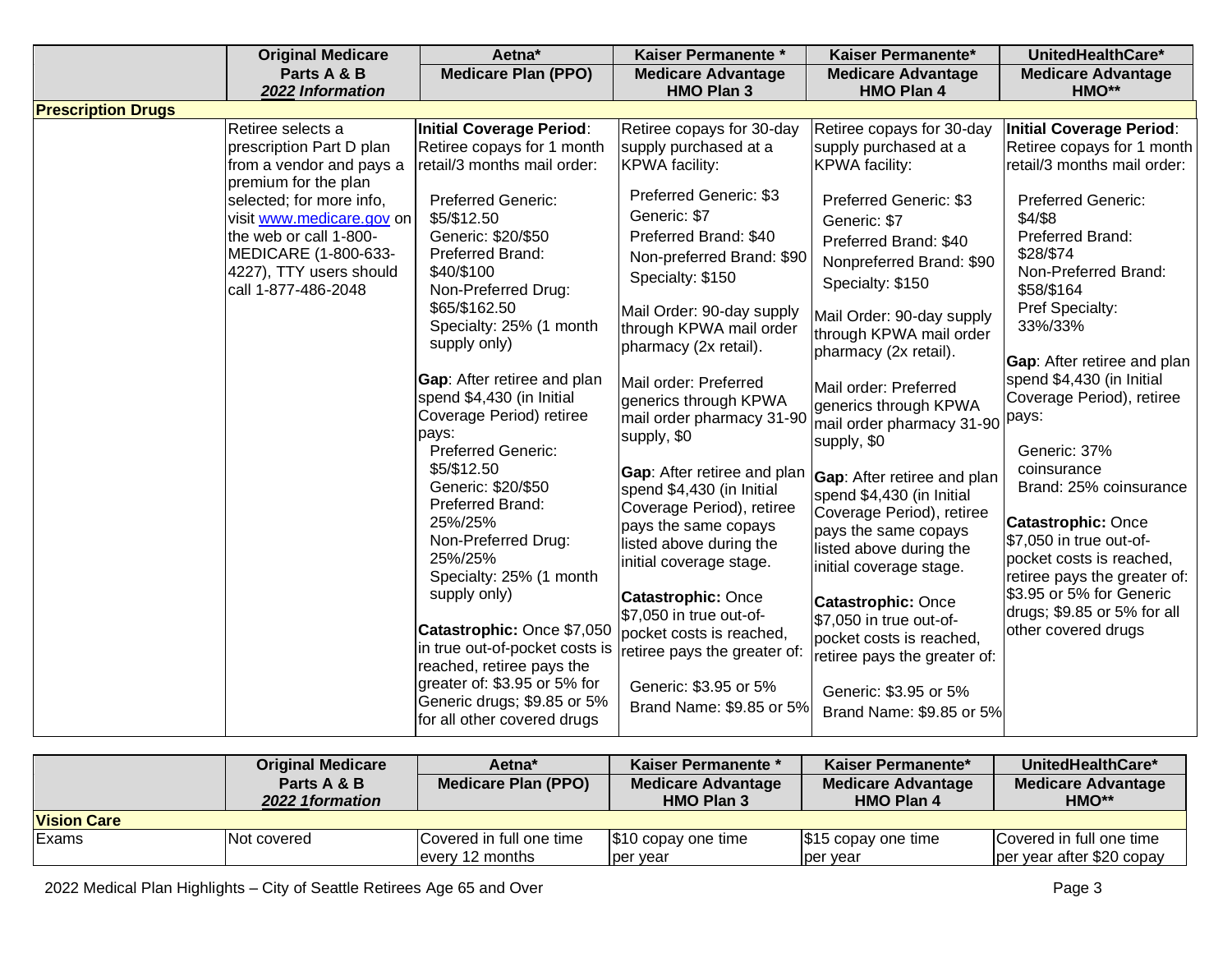|                                       | <b>Original Medicare</b>  | Aetna*                     | Kaiser Permanente *         | Kaiser Permanente*                                       | UnitedHealthCare*         |  |  |
|---------------------------------------|---------------------------|----------------------------|-----------------------------|----------------------------------------------------------|---------------------------|--|--|
|                                       | Parts A & B               | <b>Medicare Plan (PPO)</b> | <b>Medicare Advantage</b>   | <b>Medicare Advantage</b>                                | <b>Medicare Advantage</b> |  |  |
|                                       | 2022 1formation           |                            | <b>HMO Plan 3</b>           | <b>HMO Plan 4</b>                                        | HMO**                     |  |  |
| Eyeglass Lenses &                     | Not covered, except for   | Discounts where available  | \$250 hardware allowance    | I\$150 hardware allowance                                | Not covered               |  |  |
| Frames                                | one pair of eyeglasses or |                            | every 12 months. The        | every 12 months. The                                     |                           |  |  |
|                                       | contact lenses after each |                            | allowance can be used for:  | allowance can be used for:                               |                           |  |  |
|                                       | cataract surgery with an  |                            | ◆Eyeglasses (lenses and     | ◆Eyeglasses (lenses and                                  |                           |  |  |
|                                       | intraocular lens          |                            | frames).                    | frames).                                                 |                           |  |  |
|                                       |                           |                            | ◆Eyeglass lenses.           | ◆Eyeglass lenses.                                        |                           |  |  |
|                                       |                           |                            | ◆Eyeglass frames when a     | <b>Eyeglass frames when a</b>                            |                           |  |  |
|                                       |                           |                            | provider puts two lenses    | provider puts two lenses                                 |                           |  |  |
|                                       |                           |                            |                             | (at least one of which must (at least one of which must) |                           |  |  |
|                                       |                           |                            | have refractive value) into | have refractive value) into                              |                           |  |  |
|                                       |                           |                            | the frame.                  | lthe frame.                                              |                           |  |  |
|                                       |                           |                            | ◆Contact lenses, fitting,   | ◆Contact lenses, fitting,                                |                           |  |  |
|                                       |                           |                            | and dispensing.             | and dispensing.                                          |                           |  |  |
|                                       |                           |                            | Can be filled in or out of  | Can be filled in or out of                               |                           |  |  |
|                                       |                           |                            | network. If filled out of   | network. If filled out of                                |                           |  |  |
|                                       |                           |                            | network, must submit for    | network, must submit for                                 |                           |  |  |
|                                       |                           |                            | reimbursement               | reimbursement.                                           |                           |  |  |
| Contact Lens Exam &                   | Not covered               | Discounts where available  |                             | Not covered.                                             | Not covered               |  |  |
| Lenses                                |                           |                            |                             |                                                          |                           |  |  |
| <b>Hearing Exams And Hearing Aids</b> |                           |                            |                             |                                                          |                           |  |  |
| Exams                                 | Routine exam not covered  | Covered in full one time   | Exam to diagnose and        | Exam to diagnose and                                     | Covered in full one time  |  |  |
|                                       |                           | every 12 months            | treat hearing and balance   | treat hearing and balance                                | per year                  |  |  |
|                                       |                           |                            | issues: \$10 copay          | issues: \$15 copay                                       |                           |  |  |
|                                       |                           |                            |                             | Routine hearing exam: Not Routine hearing exam: Not      |                           |  |  |
|                                       |                           |                            | covered                     | covered                                                  |                           |  |  |
| <b>Hearing Aids</b>                   | Not covered               | Discounts where available  | Covered up to \$1,000       | Covered up to \$750 every                                | Covered up to \$500 every |  |  |
|                                       |                           |                            | every calendar year; must   | calendar year; must be                                   | 3 years                   |  |  |
|                                       |                           |                            | be purchased through        | purchased through Kaiser                                 |                           |  |  |
|                                       |                           |                            | Kaiser                      |                                                          |                           |  |  |